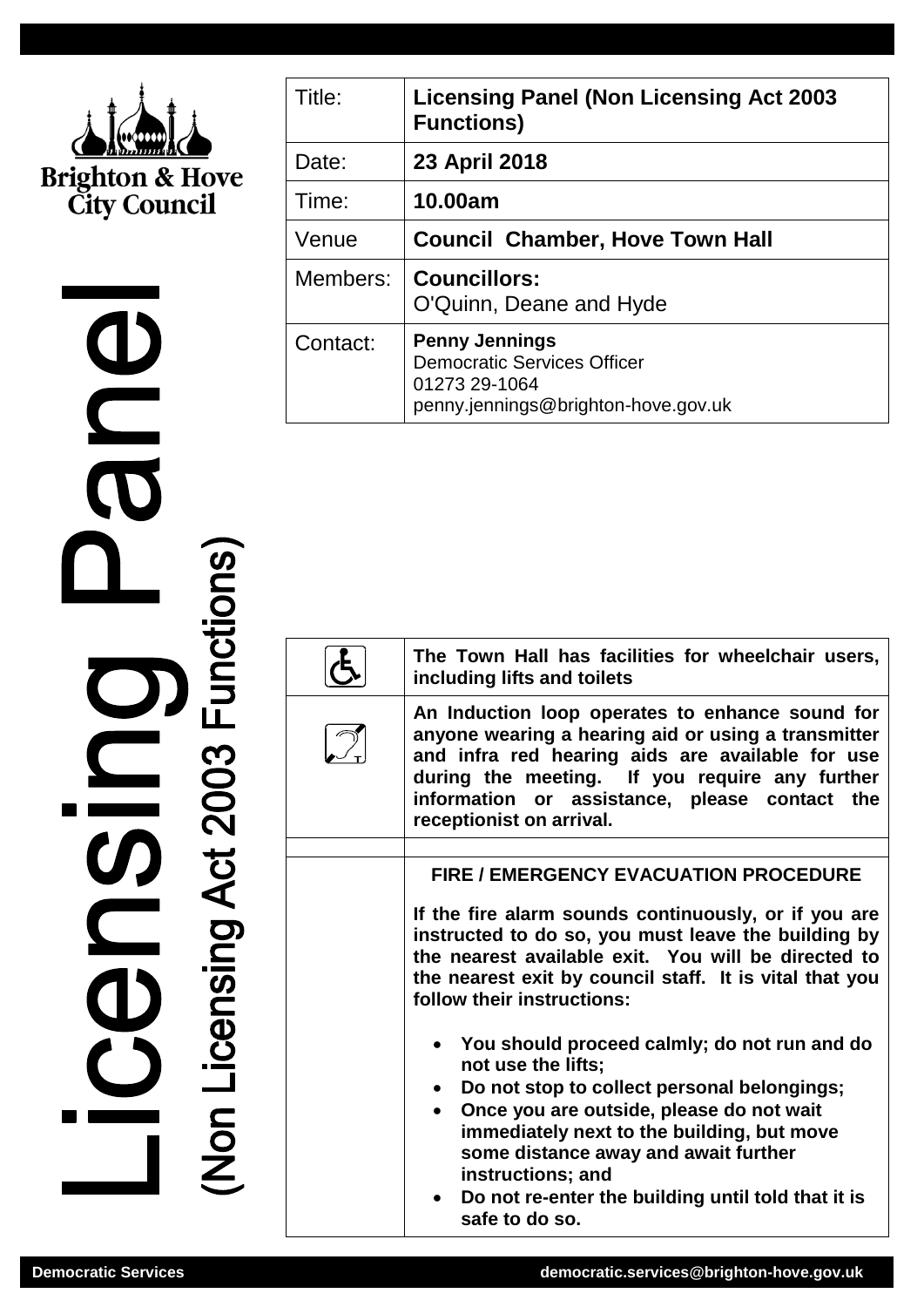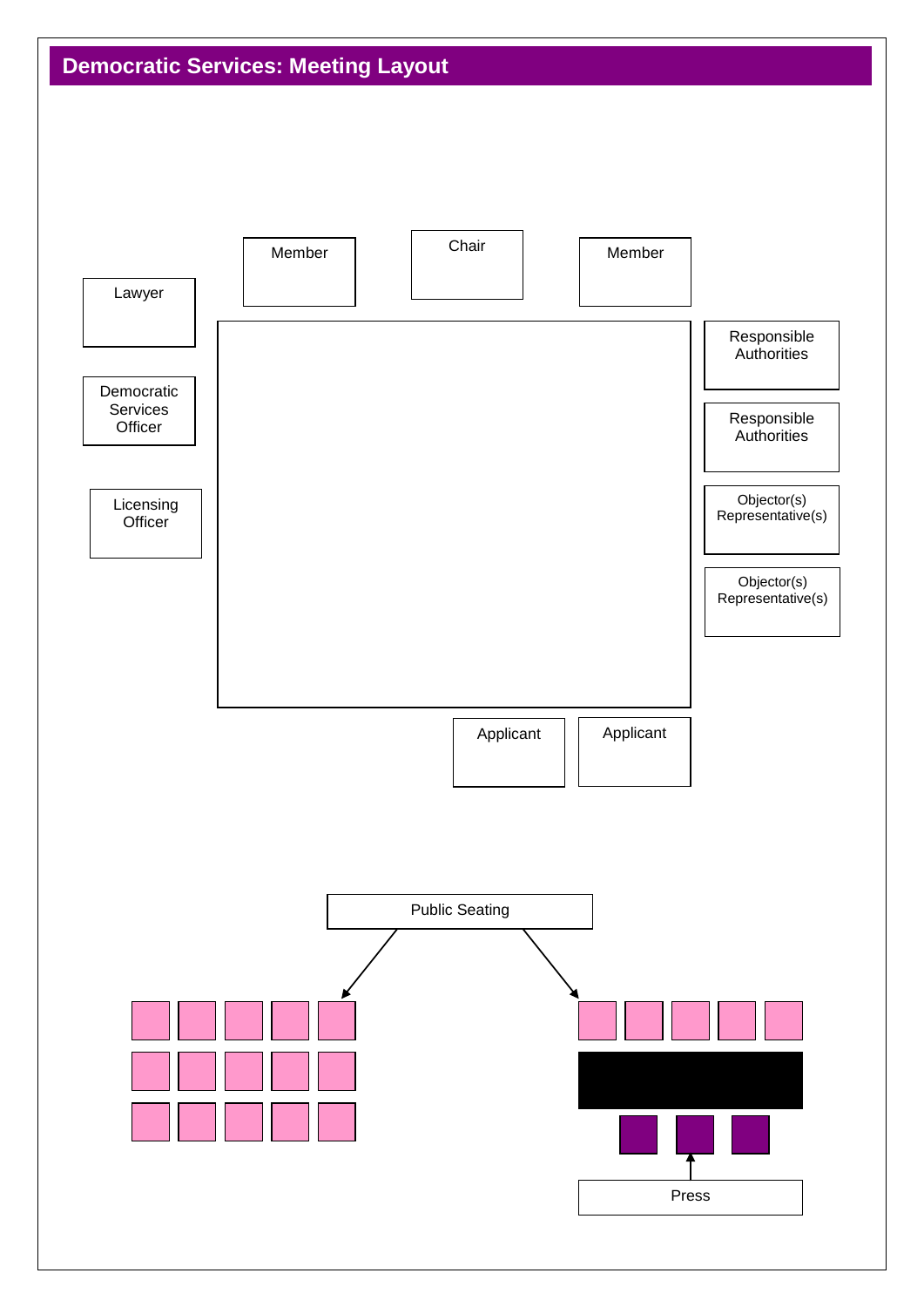# **LICENSING PANEL (NON LICENSING ACT 2003 FUNCTIONS)**

# **AGENDA**

#### **Part One Page**

### **1 TO APPOINT A CHAIR FOR THE MEETING**

#### **2 PROCEDURAL BUSINESS**

(a) **Declaration of Substitutes:** Where Councillors are unable to attend a meeting, a substitute Member from the Licensing Committee may attend, speak and vote in their place for that meeting.

#### (b) **Declarations of Interest:**

- (a) Disclosable pecuniary interests;
- (b) Any other interests required to be registered under the local code;
- (c) Any other general interest as a result of which a decision on the matter might reasonably be regarded as affecting you or a partner more than a majority of other people or businesses in the ward/s affected by the decision.

In each case, you need to declare

- (i) the item on the agenda the interest relates to;
- (ii) the nature of the interest; and
- (iii) whether it is a disclosable pecuniary interest or some other interest.

If unsure, Members should seek advice from the committee lawyer or administrator preferably before the meeting.

(c) **Exclusion of Press and Public:** To consider whether, in view of the nature of the business to be transacted, or the nature of the proceedings, the press and public should be excluded from the meeting when any of the following items are under consideration.

*NOTE: Any item appearing in Part Two of the Agenda states in its heading the category under which the information disclosed in the report is exempt from disclosure and therefore not available to the public.*

*A list and description of the exempt categories is available for public inspection at Brighton and Hove Town Halls.*

#### **3 APPLICATION FOR RENEWAL OF PRIVATE HIRE OPERATOR LICENCE - UBER BRITANNIA LTD 1 - 72**

Report of the Executive Director of Neighbourhoods Communities and Housing (copy attached)

**Please Note:** Due to its size Appendix C has been appended as a